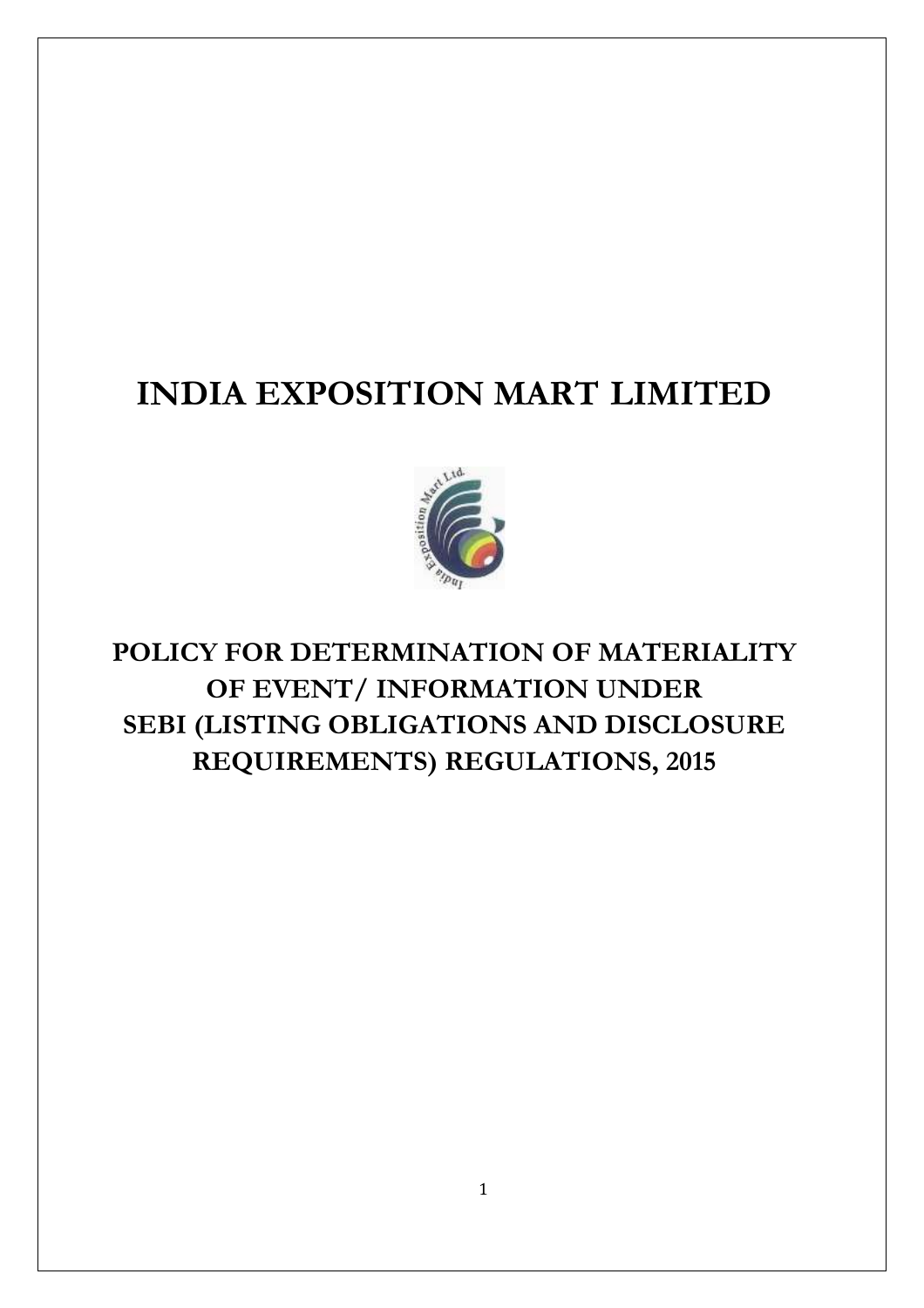#### **Introduction**

As per Regulation 30 of the SEBI (Listing Obligations and Disclosure Requirements) Regulations, 2015 (hereinafter referred to as SEBI Listing Regulations), a listed Company is required to frame a policy for determination of materiality for disclosure of events or information to Stock Exchanges.

Accordingly, the Board of Directors have formally adopted the following written policy for ensuring compliance with the Securities and Exchange Board of India (Listing Obligations and Disclosure Requirements) Regulations, 2015 which shall be effective from the date of commencement of trading in Company's shares at the BSE Limited and the National Stock Exchange of India.

#### **Objective**

The objective of the Policy is to determine materiality of events or information of the Company and disclosure of events or information to Stock Exchanges in compliance with the SEBI Listing Regulations and to ensure good corporate governance.

### **Definitions**

The terms and expressions used but not defined herein shall have the same meaning as assigned to those terms under the Regulations, the Companies Act, 2013, the Securities Contracts (Regulations) Act, 1956 or any other applicable laws or regulations, as the case may be.

#### **Criteria for Materiality**

The Company shall consider the criteria as specified in clause (i) of sub-regulation 4 of Regulation 30 of the SEBI Listing Regulations for determination of materiality of events/ information.

#### **Material Events or Information**

The following events and information shall be material for the purpose of this policy:

a) Events & information specified in **Annexure A**;

b) Events & information specified in **Annexure B**, based on application of the criteria for materiality as specified in this Policy;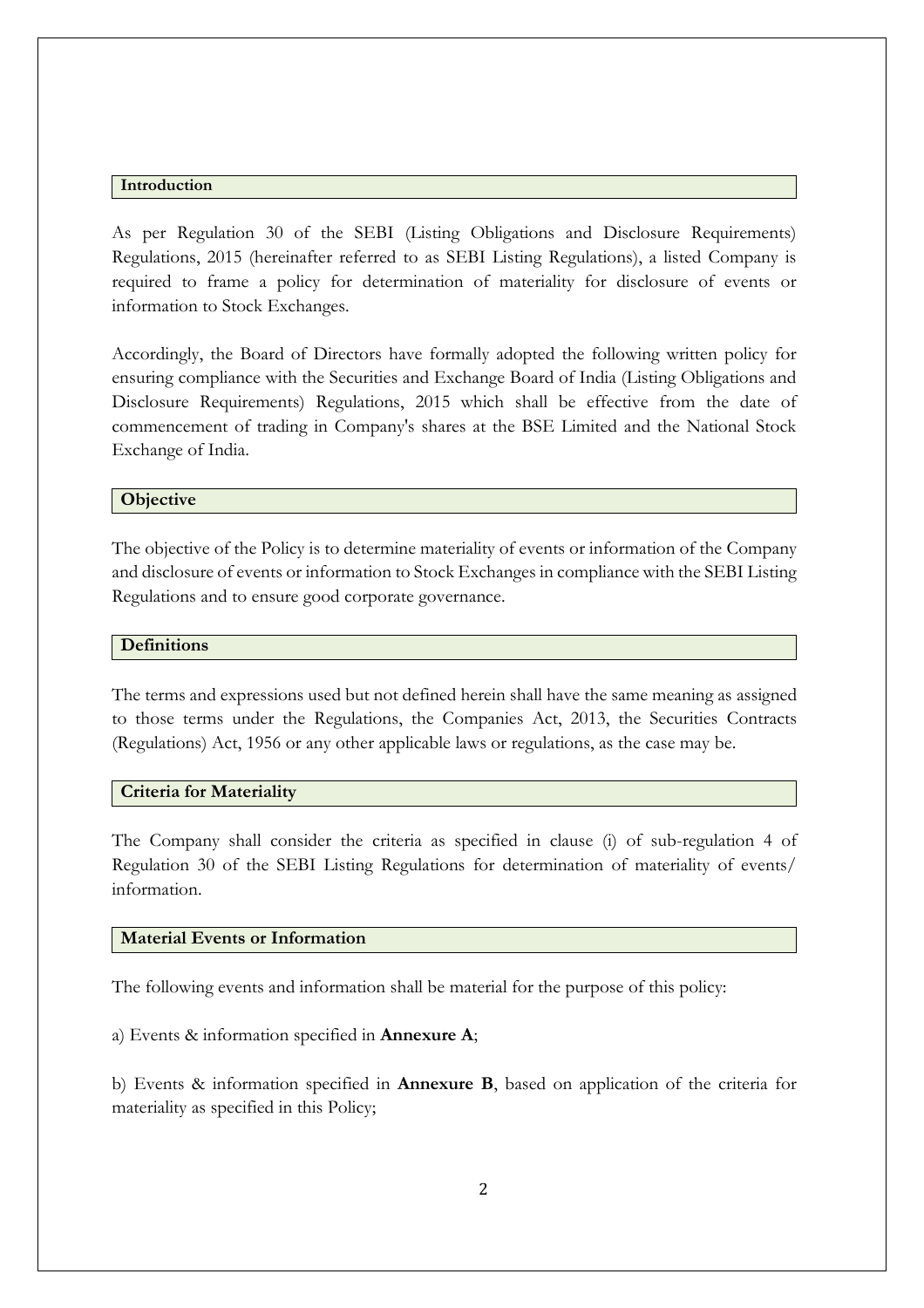c) Any other information/ event viz. major development that is likely to affect business, e.g. emergence of new technologies, expiry of patents, any change of accounting policy that may have a significant impact on the accounts, etc. and brief details thereof and any other information which is exclusively known to the Company which may be necessary to enable the holders of securities of the Company to appraise its position and to avoid the establishment of a false market in such securities;

d) Events and information as specified by the Securities and Exchange Board of India from time to time;

e) Events or information which, in the opinion of the Board of Directors of the Company, are material

## **Disclosure of Events or Information**

- a) The Company shall disclose to stock exchange(s) of all Material Events and/ or Information, as specified in this Policy as soon as reasonably possible and not later than twenty-four hours from the occurrence of such event or information.
- b) In case the disclosure is made after twenty four hours of occurrence of the Material Event and/ or Information, the Company shall, along with such disclosures provide explanation for delay.
- c) Disclosure of Material Events and/ or Information specified in **sub-para 4 of Annexure A** shall be made within thirty minutes of the conclusion of the meeting of the Board of Directors.
- d) The Company shall make disclosures updating material developments on Material events and/ or Information on a regular basis, till such time the event is resolved/ closed, with relevant explanations.
- e) The Company shall disclose on its website all such events and/ or information which has been disclosed to Stock Exchange(s) under this Policy. Such disclosures shall be hosted on the website of the Company for a minimum period of five years and thereafter archived as per the Preservation and Archival of Documents Policy of the Company.
- f) The Company shall provide specific and adequate reply to all queries raised by Stock Exchange(s) with respect to any events or information.

## **Authorized Personnel**

The Compliance Officer in consultation with Chief Executive Officer and Chairman shall determine the materiality of an event or information conformably with the foregoing policy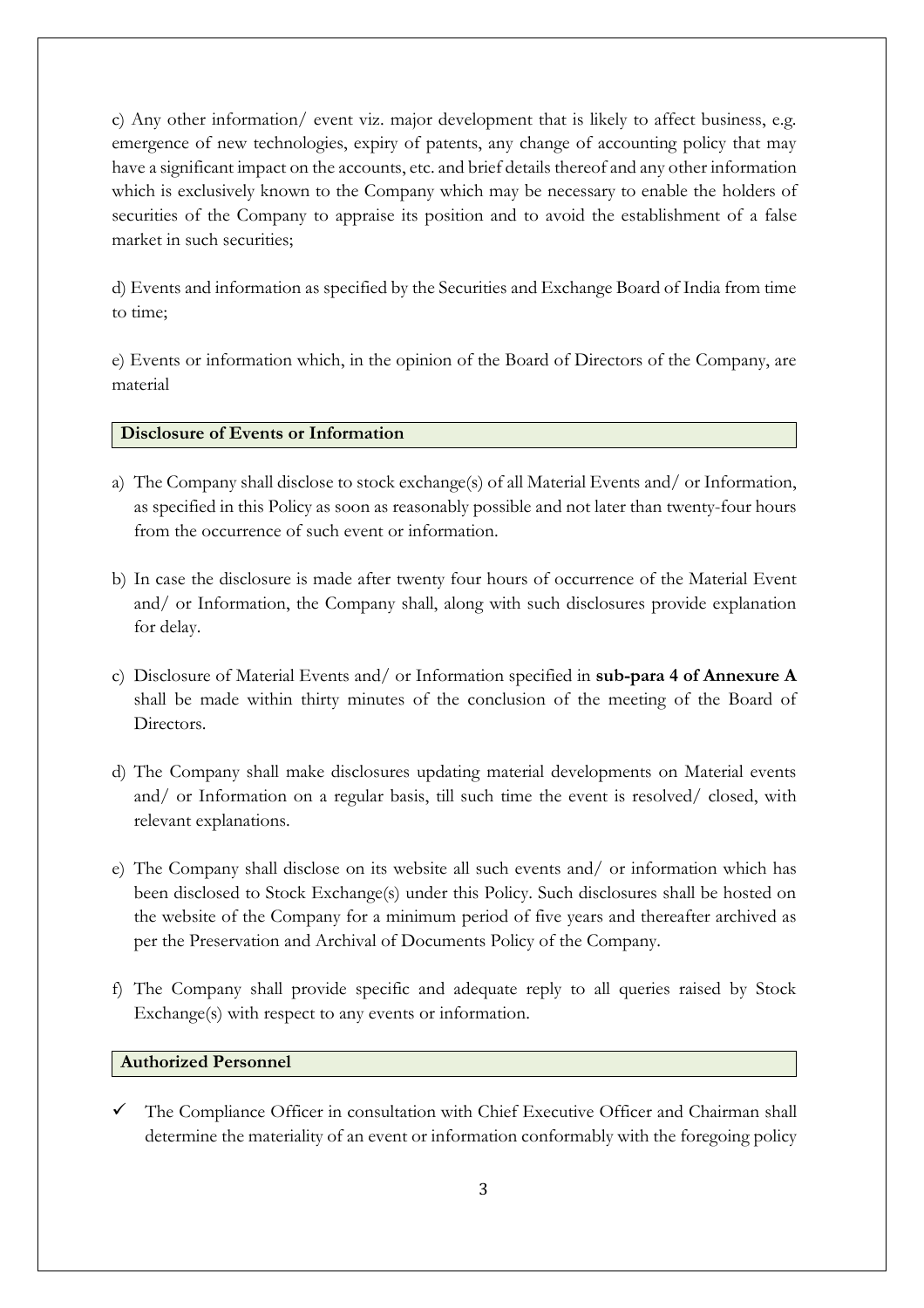for the purpose of making disclosures of Material Events and/or Information to Stock Exchange(s);

- $\checkmark$  The Compliance Officer shall make such disclosures to the Stock Exchange(s) on direction of the Chief Executive Officer and Chairman;
- $\checkmark$  The contact details of the Compliance Officer who shall act as coordinator between the Chief Executive Officer and Chairman and the Stock Exchange(s) shall be disclosed to the Stock Exchange(s) and as well as on the Company's website.

## **Amendments to the Policy**

The Board shall have the power to clarify any doubts or rectify any anomalies that may exist in connection with the effective execution of this Policy. The Board reserves the right to amend this Policy from time to time based on changing requirements as prescribed by the SEBI/ Stock Exchange(s) or any other appropriate statutory authority.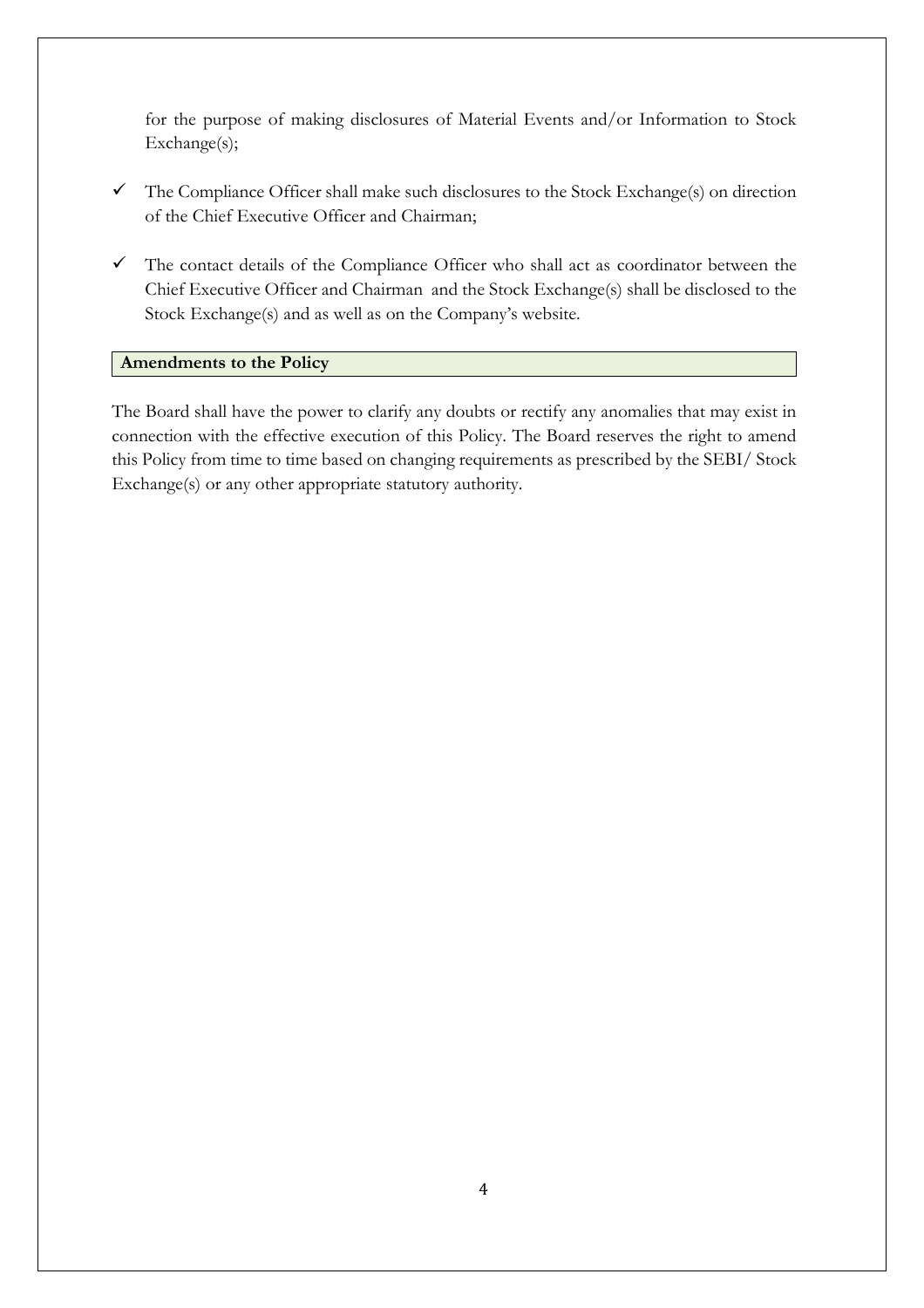## **Annexure A**

**Events as prescribed under Para A of Part A of Schedule III of Listing Regulations, which are to be disclosed without any applicability of principle of Materiality**

| <b>Serial</b> | <b>Particulars of Disclosures</b>                                                                                                                                                                                                      |
|---------------|----------------------------------------------------------------------------------------------------------------------------------------------------------------------------------------------------------------------------------------|
| No.           |                                                                                                                                                                                                                                        |
| 1.            | Acquisition(s) (including agreement to acquire), Scheme of Arrangement<br>(amalgamation/ merger/ demerger/ restructuring), or sale or disposal of any unit(s),<br>division(s) or subsidiary of the Company or any other restructuring. |
|               | Explanation: For the purpose of this sub-para, the word 'acquisition' shall mean,-<br>i. acquiring control, whether directly or indirectly; or,<br>ii. acquiring or agreeing to acquire shares or voting rights in, a company, whether |
|               | directly or indirectly, such that -                                                                                                                                                                                                    |
|               | a) the Company holds shares or voting rights aggregating to five per cent or more of                                                                                                                                                   |
|               | the shares or voting rights in the said company, or;                                                                                                                                                                                   |
|               | b) there has been a change in holding from the last disclosure made under sub-clause                                                                                                                                                   |
|               | (a) of clause (ii) of the Explanation to this sub-para and such change exceeds two per                                                                                                                                                 |
|               | cent of the total shareholding or voting rights in the said company.                                                                                                                                                                   |
| 2.            | Issuance or forfeiture of securities, split or consolidation of shares, buyback of                                                                                                                                                     |
|               | securities, any restriction on transferability of securities or alteration in terms or                                                                                                                                                 |
|               | structure of existing securities including forfeiture, reissue of forfeited securities,                                                                                                                                                |
| 3.            | alteration of calls, redemption of securities etc.                                                                                                                                                                                     |
|               | Revision in Rating(s).                                                                                                                                                                                                                 |
| 4.            | Outcome of Meetings of the board of directors: The Company shall disclose to the<br>Exchange(s), within 30 minutes of the closure of the meeting, held to consider the                                                                 |
|               | following:                                                                                                                                                                                                                             |
|               |                                                                                                                                                                                                                                        |
|               | a) dividends and/or cash bonuses recommended or declared or the decision to pass<br>any dividend and the date on which dividend shall be paid/dispatched;<br>b) any cancellation of dividend with reasons thereof;                     |
|               | c) the decision on buyback of securities;                                                                                                                                                                                              |
|               | d) the decision with respect to fund raising proposed to be undertaken                                                                                                                                                                 |
|               | e) increase in capital by issue of bonus shares through capitalization including the<br>date on which such bonus shares shall be credited/dispatched;                                                                                  |
|               | f) reissue of forfeited shares or securities, or the issue of shares or securities held in                                                                                                                                             |
|               | reserve for future issue or the creation in any form or manner of new shares or                                                                                                                                                        |
|               | securities or any other rights, privileges or benefits to subscribe to;                                                                                                                                                                |
|               | g) short particulars of any other alterations of capital, including calls;                                                                                                                                                             |
|               | h) financial results;                                                                                                                                                                                                                  |
|               | i) decision on voluntary delisting by the Company from stock exchange(s).                                                                                                                                                              |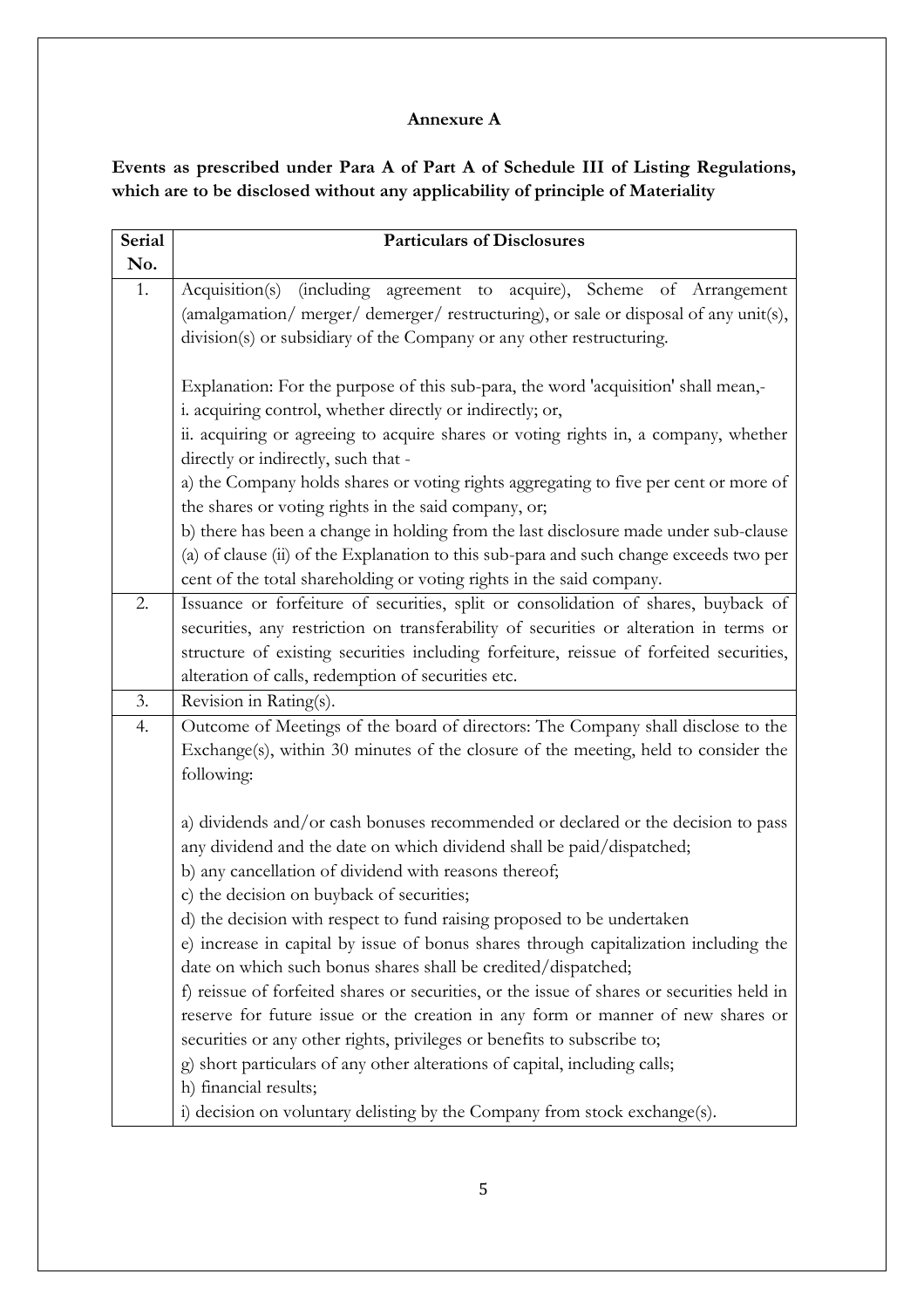| 5.  | Agreements (viz. shareholder agreement(s), joint venture agreement(s), family          |
|-----|----------------------------------------------------------------------------------------|
|     | settlement agreement(s) (to the extent that it impacts management and control of the   |
|     | Company), agreement(s)/treaty(ies)/contract(s) with media companies) which are         |
|     | binding and not in normal course of business, revision(s) or amendment(s) and          |
|     | termination(s) thereof.                                                                |
| 6.  | Fraud/defaults by promoter or key managerial personnel or by Company or arrest of      |
|     | key managerial personnel or promoter.                                                  |
| 7.  | Change in directors, key managerial personnel (Managing Director, Chief Executive      |
|     | Officer, Chief Financial Officer, Company Secretary etc.), Auditor and Compliance      |
|     | Officer.                                                                               |
| 7A. | In case of resignation of the auditor of the listed entity, detailed reasons for       |
|     | resignation of auditor, as given by the said auditor, shall be disclosed by the listed |
|     | entities to the stock exchanges as soon as possible but not later than twenty-four     |
|     | hours of receipt of such reasons from the auditor.                                     |
| 7B. | Resignation of auditor including reasons for resignation: In case of resignation of an |
|     | independent director of the listed entity, within seven days from the date of          |
|     | resignation, the following disclosures shall be made to the stock exchanges by the     |
|     | listed entities:                                                                       |
|     |                                                                                        |
|     | i. Detailed reasons for the resignation of independent directors as given by the said  |
|     | director shall be disclosed by the listed entities to the stock exchanges.             |
|     | ii. The independent director shall, along with the detailed reasons, also provide a    |
|     | confirmation that there is no other material reasons other than those provided.        |
|     |                                                                                        |
|     | The confirmation as provided by the independent director above shall also be<br>111.   |
|     | disclosed by the listed entities to the stock exchanges along with the detailed.       |
| 8.  | Appointment or discontinuation of share transfer agent.                                |
| 9.  | Corporate Debt Restructuring                                                           |
| 10. | One time settlement with a Bank or any other lender                                    |
| 11. | Reference to BIFR, Winding-up Petition or any other proceedings under applicable       |
|     | insolvency and bankruptcy law filed by any party/ creditors                            |
| 12. | Issuance of Notices, call letters, resolutions and circulars sent to shareholders,     |
|     | debenture holders or creditors or any class of them or advertised in the media by the  |
|     | listed entity                                                                          |
| 13. | Proceedings of Annual and extraordinary general meetings of the listed entity.         |
| 14. | Amendments to memorandum and articles of association of listed entity, in brief.       |
| 15. | Schedule of Analyst or institutional investor meet and presentations on financial      |
|     | results made by the listed entity to analysts or institutional investors               |